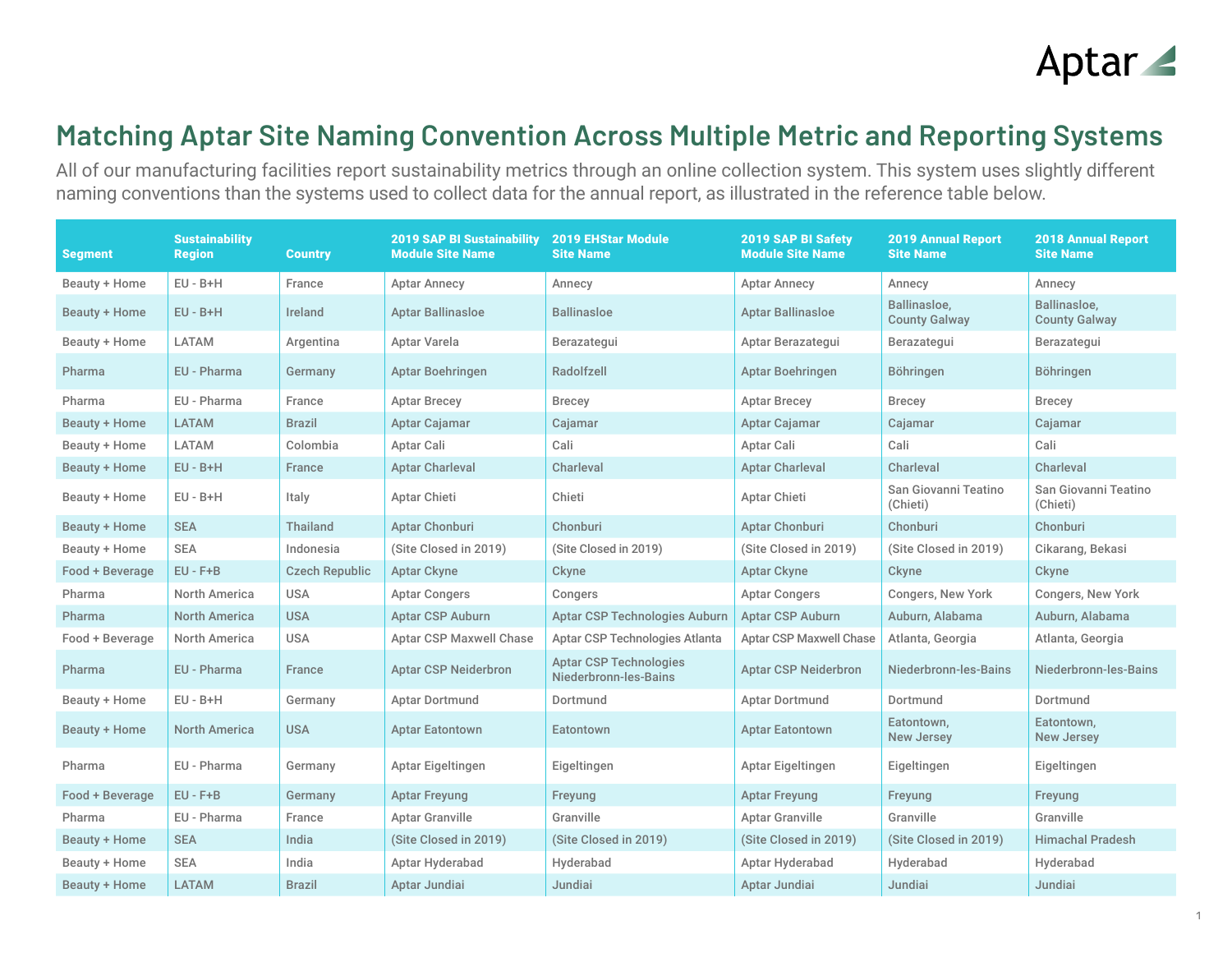| Segment              | <b>Sustainability</b><br><b>Region</b> | <b>Country</b>        | <b>2019 SAP BI Sustainability</b><br><b>Module Site Name</b> | <b>2019 EHStar Module</b><br><b>Site Name</b> | 2019 SAP BI Safety<br><b>Module Site Name</b> | <b>2019 Annual Report</b><br><b>Site Name</b> | <b>2018 Annual Report</b><br><b>Site Name</b> |
|----------------------|----------------------------------------|-----------------------|--------------------------------------------------------------|-----------------------------------------------|-----------------------------------------------|-----------------------------------------------|-----------------------------------------------|
| Beauty + Home        | $EU - B + H$                           | France                | Aptar Le Neubourg                                            | Le Neubourg                                   | Aptar Le Neubourg                             | Le Neubourg                                   | Le Neubourg                                   |
| Pharma               | EU - Pharma                            | France                | <b>Aptar Le Vaudreuil</b>                                    | Le Vaudreuil                                  | <b>Aptar Le Vaudreuil</b>                     | Le Vaudreuil                                  | Le Vaudreuil                                  |
| Pharma               | EU - Pharma                            | France                | Aptar Val de Reuil                                           | Val de Reuil                                  | Aptar Val de Reuil                            | Le Vaudreuil                                  | Le Vaudreuil                                  |
| Food + Beverage      | $EU$ - $F+B$                           | <b>United Kingdom</b> | Aptar Leeds                                                  | Leeds                                         | <b>Aptar Leeds</b>                            | Leeds, England                                | Leeds, England                                |
| Beauty + Home        | North America                          | <b>USA</b>            | (Site Sold in 2019)                                          | (Site Sold in 2019)                           | (Site Sold in 2019)                           | (Site Sold in 2019)                           | Libertyville, Illinois                        |
| Food + Beverage      | <b>North America</b>                   | <b>USA</b>            | <b>Aptar Lincolnton</b>                                      | Lincolnton                                    | <b>Aptar Lincolnton</b>                       | Lincolnton,<br><b>North Carolina</b>          | Lincolnton,<br><b>North Carolina</b>          |
| Beauty + Home        | $EU - B + H$                           | Spain                 | Aptar Madrid                                                 | Madrid                                        | Aptar Madrid                                  | Madrid                                        | Madrid                                        |
| Beauty + Home        | <b>LATAM</b>                           | <b>Brazil</b>         | Aptar Maringa                                                | Maringa                                       | Aptar Maringa                                 | Maringá Paraná                                | Maringá Paraná                                |
| Beauty + Home        | $EU - B + H$                           | Germany               | Aptar Menden                                                 | Menden                                        | Aptar Menden                                  | Menden                                        | Menden                                        |
| Pharma               | EU - Pharma                            | Switzerland           | <b>Aptar Mezzovico</b>                                       | <b>Mezzovico</b>                              | Aptar Mezzovico                               | <b>Mezzovico</b>                              | <b>Mezzovico</b>                              |
| Food + Beverage      | <b>North America</b>                   | <b>USA</b>            | Aptar Midland (LMS)                                          | Midland                                       | Aptar Midland (LMS)                           | Midland, Michigan                             | Midland, Michigan                             |
| Corporate            | $EU - F + B$                           | <b>United Kingdom</b> | (Non-Manufacturing)                                          | <b>Milton Keynes</b>                          | <b>Aptar Milton Keynes</b>                    | (Non-Manufacturing)                           | (Non-Manufacturing)                           |
| Beauty + Home        | North America                          | <b>USA</b>            | Aptar Mukwonago                                              | Mukwonago                                     | Aptar Mukwonago                               | Mukwonago, Wisconsin                          | Mukwonago, Wisconsin                          |
| Pharma               | <b>SEA</b>                             | India                 | Aptar Mumbai                                                 | Mumbai                                        | Aptar Mumbai                                  | Mumbai                                        | Mumbai                                        |
| Beauty + Home        | $EU - B + H$                           | France                | Aptar Oyonnax 1501                                           | Oyonnax                                       | Aptar Oyonnax                                 | Oyonnax                                       | Oyonnax                                       |
| Beauty + Home        | $EU - B + H$                           | Italy                 | <b>Aptar Pescara</b>                                         | Pescara                                       | <b>Aptar Pescara Assembly</b>                 | Manoppello                                    | Manoppello                                    |
| Beauty + Home        | $EU - B + H$                           | Italy                 | Aptar Pescara                                                | Pescara                                       | Aptar Pescara Moulding                        | Manoppello                                    | Manoppello                                    |
| <b>Beauty + Home</b> | $EU - B + H$                           | France                | <b>Aptar Poincy</b>                                          | Poincy                                        | <b>Aptar Poincy</b>                           | Poincy                                        | Poincy                                        |
| Beauty + Home        | <b>LATAM</b>                           | Mexico                | Aptar Queretaro                                              | Queretaro                                     | Aptar Queretaro                               | Queretaro                                     | Queretaro                                     |
| Beauty + Home        | $EU - B + H$                           | France                | <b>Aptar Reboul</b>                                          | Chavanod (Reboul)                             | <b>Aptar Reboul</b>                           | Reboul                                        | (New as of 2019)                              |
| Beauty + Home        | North America                          | <b>USA</b>            | <b>Aptar Stratford</b>                                       | Stratford                                     | Aptar Stratford                               | <b>Stratford, Connecticut</b>                 | <b>Stratford, Connecticut</b>                 |
| <b>Beauty + Home</b> | <b>NEA</b>                             | China                 | <b>Aptar Suzhou</b>                                          | <b>Suzhou BH</b>                              | <b>Aptar Suzhou BH</b>                        | Suzhou                                        | Suzhou                                        |
| Food + Beverage      | <b>NEA</b>                             | China                 | Aptar Suzhou                                                 | Suzhou FB                                     | Aptar Suzhou FB                               | Suzhou                                        | Suzhou                                        |
| Pharma               | <b>NEA</b>                             | China                 | <b>Aptar Suzhou</b>                                          | <b>Suzhou PHA</b>                             | <b>Aptar Suzhou PHA</b>                       | Suzhou                                        | Suzhou                                        |
| Beauty + Home        | $EU - B + H$                           | Spain                 | Aptar Torello                                                | Torello                                       | Aptar Torello                                 | Torello                                       | Torello                                       |
| Beauty + Home        | <b>North America</b>                   | <b>USA</b>            | <b>Aptar Torrington</b>                                      | <b>Torrington</b>                             | Aptar Torrington                              | <b>Torrington, Connecticut</b>                | <b>Torrington, Connecticut</b>                |
| Beauty + Home        | <b>LATAM</b>                           | Argentina             | <b>Aptar Tortuguitas</b>                                     | Tortuguitas                                   | <b>Aptar Tortuguitas</b>                      | <b>Tortuguitas</b>                            | Tortuguitas                                   |
| Beauty + Home        | $EU - B + H$                           | France                | <b>Aptar Verneuil</b>                                        | Verneuil                                      | <b>Aptar Verneuil</b>                         | Verneuil sur Avre                             | Verneuil sur Avre                             |
| Pharma               | EU - Pharma                            | France                | (Non-Manufacturing)                                          | Villepinte                                    | <b>Aptar Villepinte</b>                       | (Non-Manufacturing)                           | (Non-Manufacturing)                           |
| Beauty + Home        | $EU - B + H$                           | Germany               | <b>Aptar Villingen</b>                                       | Villingen                                     | <b>Aptar Villingen GmbH</b>                   | Villingen-Schwenningen                        | Villingen-Schwenningen                        |
| Beauty + Home        | $EU - B + H$                           | Russia                | Aptar Vladimir                                               | Vladimir                                      | Aptar Vladimir                                | Vladimir                                      | Vladimir                                      |
| <b>Beauty + Home</b> | <b>North America</b>                   | <b>USA</b>            | <b>Aptar Watertown</b>                                       | Philson                                       | Philson                                       | <b>Watertown, Connecticut</b>                 | <b>Watertown, Connecticut</b>                 |